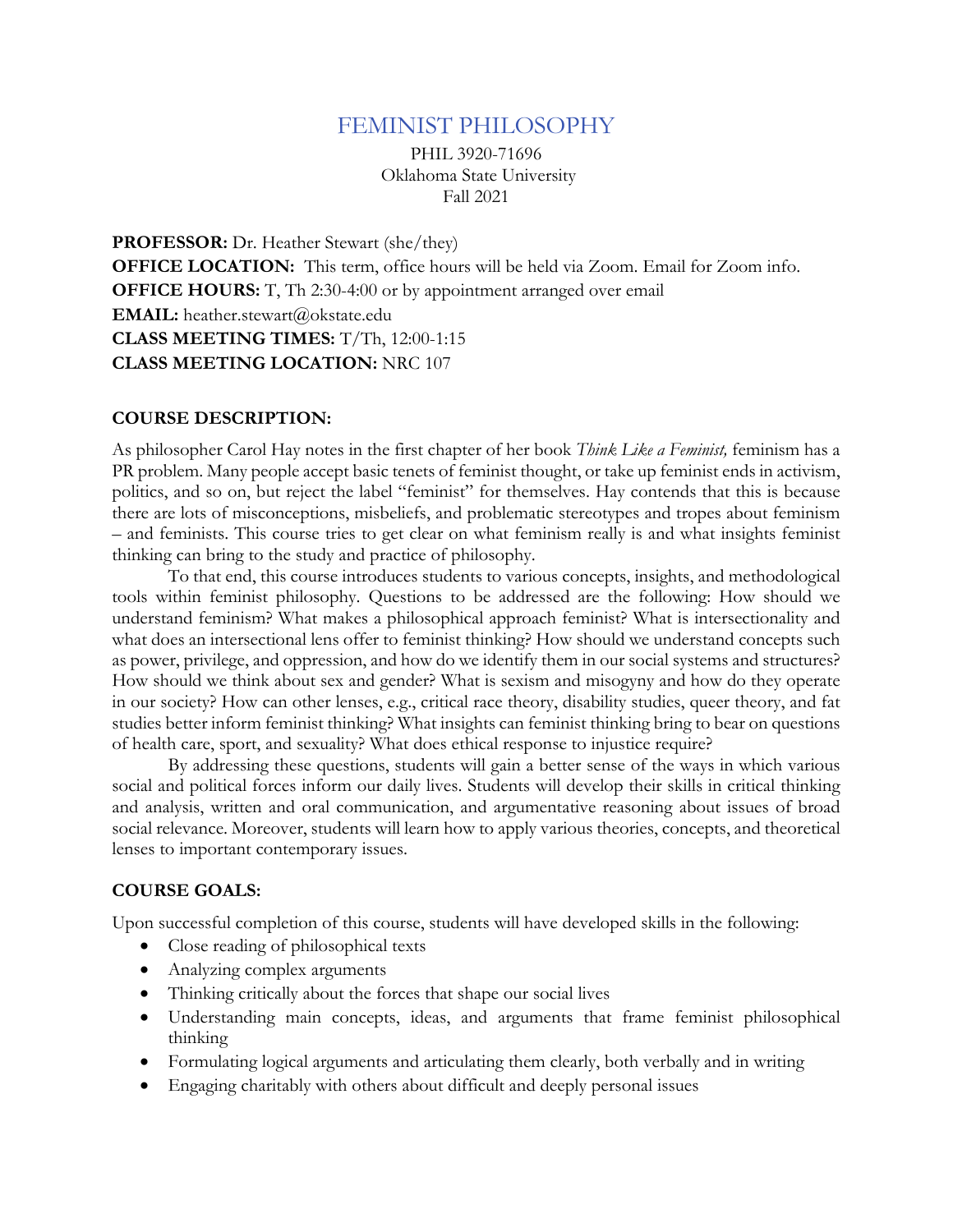## **A NOTE ON COURSE MATERIALS:**

You do not need to purchase a textbook for this course. All required and optional materials will be made available to you on our course site and/or you can access them online, via the University library or via open access web resources.

\*Note: In the course schedule below, you will see both required and optional or recommended materials (e.g., books, videos, podcasts beyond those which are formally required). The materials indicated as "optional" are available to you to aid in your further exploration of our course topics and/or to enhance your understanding of course concepts, methods, and issues. You are welcome to draw on these optional materials as secondary sources as you complete your course assignments.

## **EVALUATION:**

The work for this course comes in four different assignment types:

**Short Response Papers (2 x 10%):** Twice during the semester you will write a short response to one of our readings. These responses will be 600 words maximum.

**Mid-Term Take Home Exam (30%):** At the midpoint of the term, you will have an essay-based, take home examination covering the material from the first half of the course.

**Op-Ed Assignment (15%):** You will be writing an Op-Ed style essay for this course. The goal of the Op-Ed assignment is to take a position on one of the issues that we are covering and write about it in a creative and interesting way, geared toward a non-academic audience. The Op-Ed will be 1000 words maximum.

**Final Paper (35%):** This course requires a final paper ranging 6-8 pages in length.

Note: You will receive detailed explanations of each assignment and specific requirements via our course site.

Note: There is no final exam for the course. Your final paper is due during finals week.

### **NOTES ON LATE WORK:**

Please try your absolute best to submit all of your assignments on time. Late work will only be accepted if you have prior approval from me or in the event of a documented emergency. All other work will be penalized at a rate of 5% per day. If you know that you won't be able to complete an assignment on time, I strongly encourage you to communicate that with me in advance so we can agree upon an extension.

### **GRADE BREAKDOWN:**

A: 90-100 (4.0) B: 80-89 (3.0) C: 70-79 (2.0)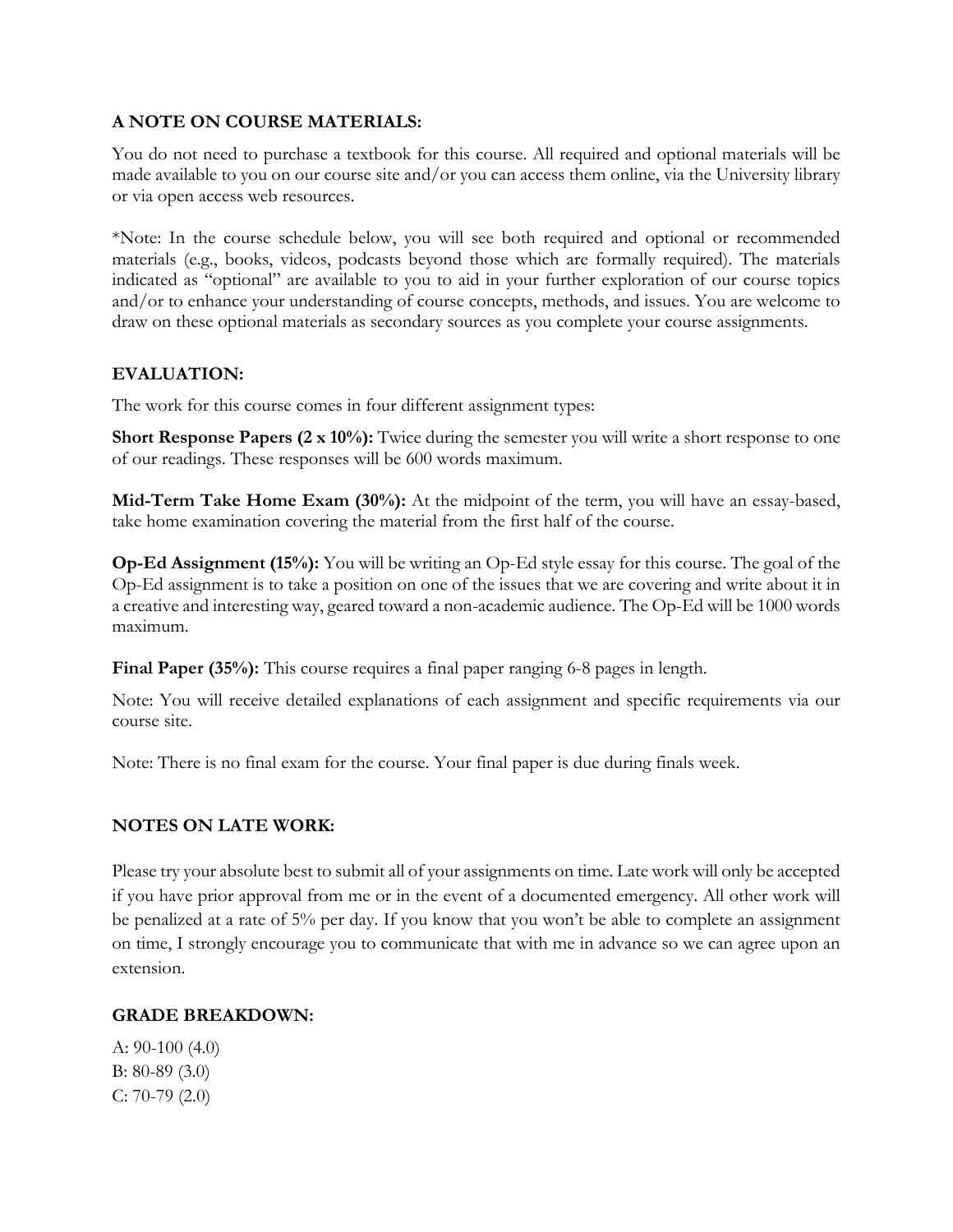D: 60-69 (1.0) F: 59 or below (0.0)

Note: Extra credit will not be offered. All students are expected to meet the same evaluative standards required for each grade assignment.

## **EXPECTATIONS:**

- You are expected to come to all classes prepared and ready to participate in discussion. Adequate preparation requires reading all required course materials at least once, but more ideally, twice. It also helps to mark up the text and make note of any questions you have about it while you are reading. Finally, you are to bring a copy of the text to class with you to refer back to you as we discuss together.
- Email etiquette: Please keep all email correspondence professional! Include a greeting (e.g., "Hi Heather" or "Dear Professor") and make clear that you are a student in this course in the subject line (e.g., in the subject line include the course number). Write your emails in complete sentences – this isn't Twitter!  $\odot$
- I aim to treat each student with upmost respect. This includes respect for all dimensions of identity (e.g., ethnicity, religious identity, gender identity, and so on), as well as personal belief systems (e.g., religious, political). Should I fall short in any way, I ask that you bring it to my attention and to hold me accountable (also in a respectful manner). I am learning and growing, too. That said, I expect the same degree of respect and humility from each student in the course.
- It is not expected or required that you will agree with every argument you encounter in this course. However, it is both expected and required that you take the ideas and arguments presented in this course seriously and approach them openly and respectfully. Disrespectful, demeaning, or insulting language – whether toward your classmates or course materials – will not be tolerated.
- Relatedly, some of the content of this course might challenge your previously held views or ask you to consider things outside of your own lived experience. At times, stepping outside of one's comfort zone can make one feel defensive, resistant, angry, or even fearful. I ask that you acknowledge these feelings when they arise and understand that they are part of the process of growing and learning. Changing your mind on something can be uncomfortable but can be the epistemically and socially responsible thing to do in light of new evidence. If anything in the course ever inspires discomfort or dysphoria that goes beyond this, please do seek out resources with psychological services, or bring this to my attention so I can assist in pointing you toward the appropriate services.
- On that last point, if upon viewing the course reading list you anticipate that anything will be particularly difficult or triggering to you, please bring this to my attention privately. We can work through that together and make accommodations where feasible and necessary.

## **HOW TO SUCCEED IN THE COURSE:**

• It is my top priority and my sincerest hope that each student is able to succeed in this course. Should any circumstances arise that might hinder your success in this course, I ask you to please bring them to me in a prompt manner. Doing so allows us to think together about strategies we might enact to help ensure your success.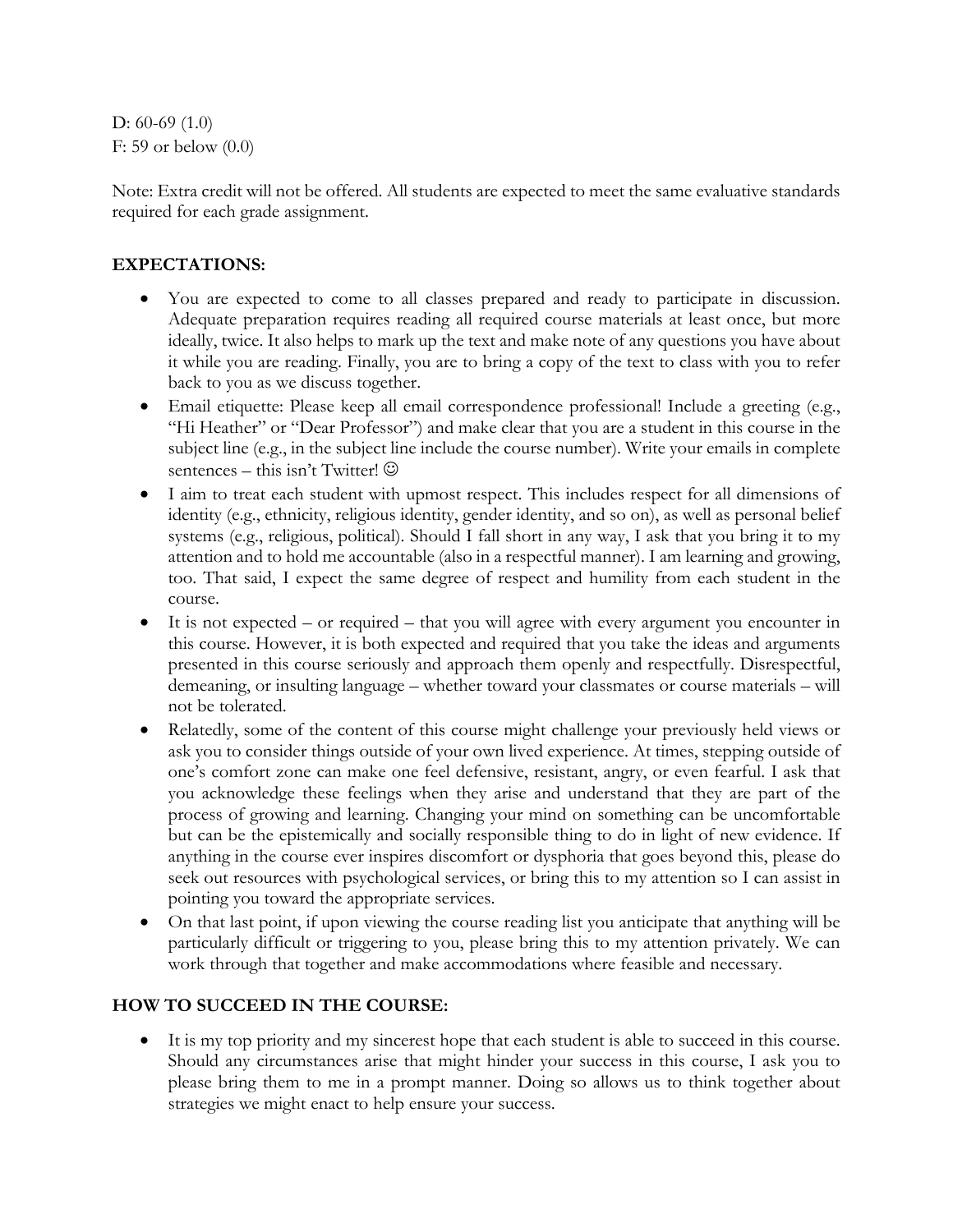- As noted above, it is imperative that you stay engaged with the course material as we progress through the course. Though each student likely has a sense of how they learn best, some general recommendations include the following: read each reading twice, take notes and mark up the text while you read, and ask yourself reflective questions while reading (e.g., "what is the main thesis here?" and "how is the author defending it?"). If reading philosophy is new to you, and you find yourself struggling, please reach out to me! We can strategize ways for you to get the most out of the readings.
- Use me as a resource. Come to office hours. Ask questions. The goal is for you to learn as much as possible *and* to enjoy this course as much as possible!

## **COVID-19:**

We are still in the midst of an ongoing global pandemic and public health crisis – the COVID-19 pandemic is far from over, and still poses a serious threat to all, and especially to the unvaccinated (including children under 12) and the immunocompromised. As such, we have a collective responsibility to try to reduce viral transmission, and consequently, the risk of harms to others. To this end, **it is an expectation** that you will wear a mask in the classroom and that you will do your best to maintain a safe social distance from your classmates (i.e., try your best to stay 6 feet apart). In the classroom, I request that anyone who is approaching me (e.g., to chat before or after class) to do so only when masked, and to ensure that I am masked before you approach. Establishing this boundary is for my safety and yours. Let me clarify here – though I cannot **require** masking in the classroom, **I do strongly encourage mask compliance in the classroom.**

As per the University's statement on masking: "OSU encourages the use of masks indoors in public, especially in situations in which social distancing is not possible and for activities with close contact with others. Masking is recommended by the CDC even if you are fully vaccinated." (https://go.okstate.edu/coronavirus/latest-announcements/new-cdc-mask-guidance.html).

When it comes to my office hours, I am requiring masks for in-person meetings that take place in my office. That said, if anyone is unwilling or unable to attend my office masked, I will offer alternative arrangements for meeting (e.g., we can meet virtually over Zoom).

In recognizing that the pandemic still poses serious health risks, I recognize that there might be times when students are unable to attend class in person (e.g., if one is exposed and needs to quarantine). When this is the case, please communicate with me about alternative arrangements for staying up with course material. It is my promise to you to be maximally flexible and understanding, and to help ensure your success at this time. All COVID-19 exposures need to be reported to the university to facilitate contact tracing. Please use the University contact tracing form available at the following link: https://uhs.okstate.edu/covid-reporting.html.

## **LAND ACKNOWLEDGEMENT:**

In our class, we collectively acknowledge the original inhabitants of the land of present-day Stillwater, upon which Oklahoma State University presently sits. The original and rightful peoples of these lands speak languages from the Caddoan, Kiowa-Tanoan, and Siouan language families. We respectfully acknowledge these peoples and their histories, and create space for reflection on the harmful past and ongoing treatment which results from colonial and genocidal projects. We engage in this reflection so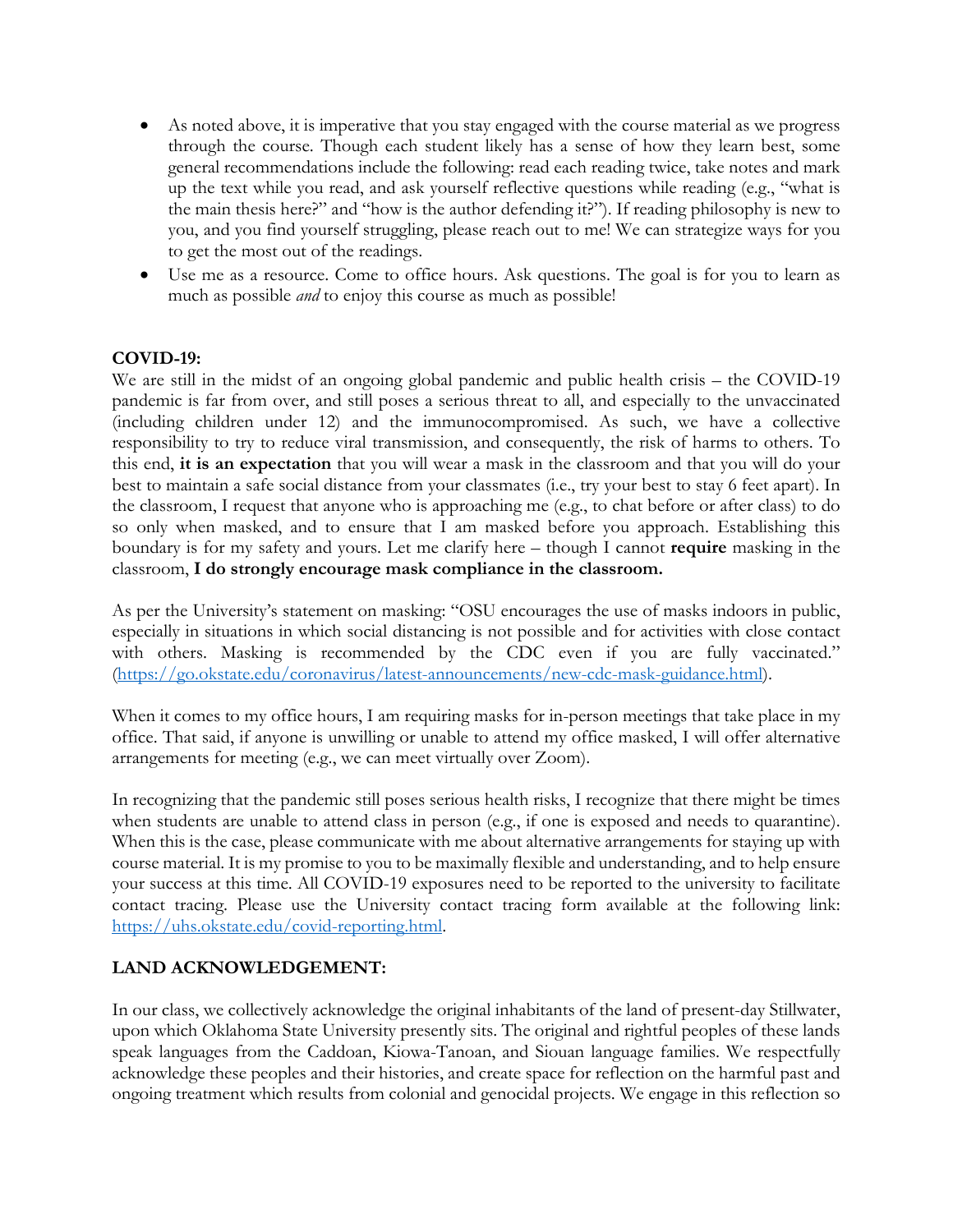we can be thoughtful about how to heal and repair damaged relationships and promote Indigenous sovereignty and justice for Indigenous peoples moving forward.

## **UNIVERSITY RESOURCES:**

**Basic Needs Support:** It is difficult – if not impossible – to succeed in your classes when your basic human needs are not being adequately met. If you are experiencing food insecurity, housing insecurity, or any other personal or financial hardship that might impeded your success in the course (or, more importantly, your health, safety, or wellbeing), please see the University's Basic Needs Supports at the following link: https://lcl.okstate.edu/basicneeds/index.html. You can also reach out to me and I will help put you in touch with available resources.

**Academic Supports:** As an OK State student, there are many resources available to you to help you thrive as a student and get as much as possible out of your courses. Available resources can help you improve upon your study habits, master course content, improve your writing skills, and more. I recommend taking advantage of these resources – and not only if/when you find yourself struggling or falling behind. They can be great resources for staying ahead and developing as a student. See available resources at the following link: https://ssc.okstate.edu/academic\_support.html.

## **OTHER HELPFUL RESOURCES:**

There are innumerable resources online, but they vary greatly in terms of their quality. If you are looking for supplementary resources on any of our topics, or want to explore topics in philosophy more generally, there are some reliable sites you should look to first:

- **SEP (The Stanford Encyclopedia of Philosophy):** http://plato.stanford.edu/
- **IEP (The Internet Encyclopedia of Philosophy):** http://www.iep.utm.edu/
- **The UnMute Podcast**

If there is a particular topic in feminist philosophy (or philosophy more generally!) that you are interested in learning more about, and you would like recommended resources, please feel free to ask! I would be happy to point you in the direction of good source materials for any topic you might be interested in pursuing.

## **OTHER IMPORTANT NOTES AND INFORMATION:**

### **Accessibility and Accommodation:**

If you require accommodations in order to succeed in the course, I request that you register those with Accessibility Services as soon as possible. The relevant information can be found here: https://accessibility.okstate.edu/.

### **Title IX:**

Oklahoma State University, as a public educational institution, must abide by Title IX regulations because it receives federal funding though federal financial aid programs used by students. Specifically, Title IX states: "No person in the United States shall, on the basis of sex, be excluded from participation in, be denied the benefits of, or be subjected to discrimination under any program or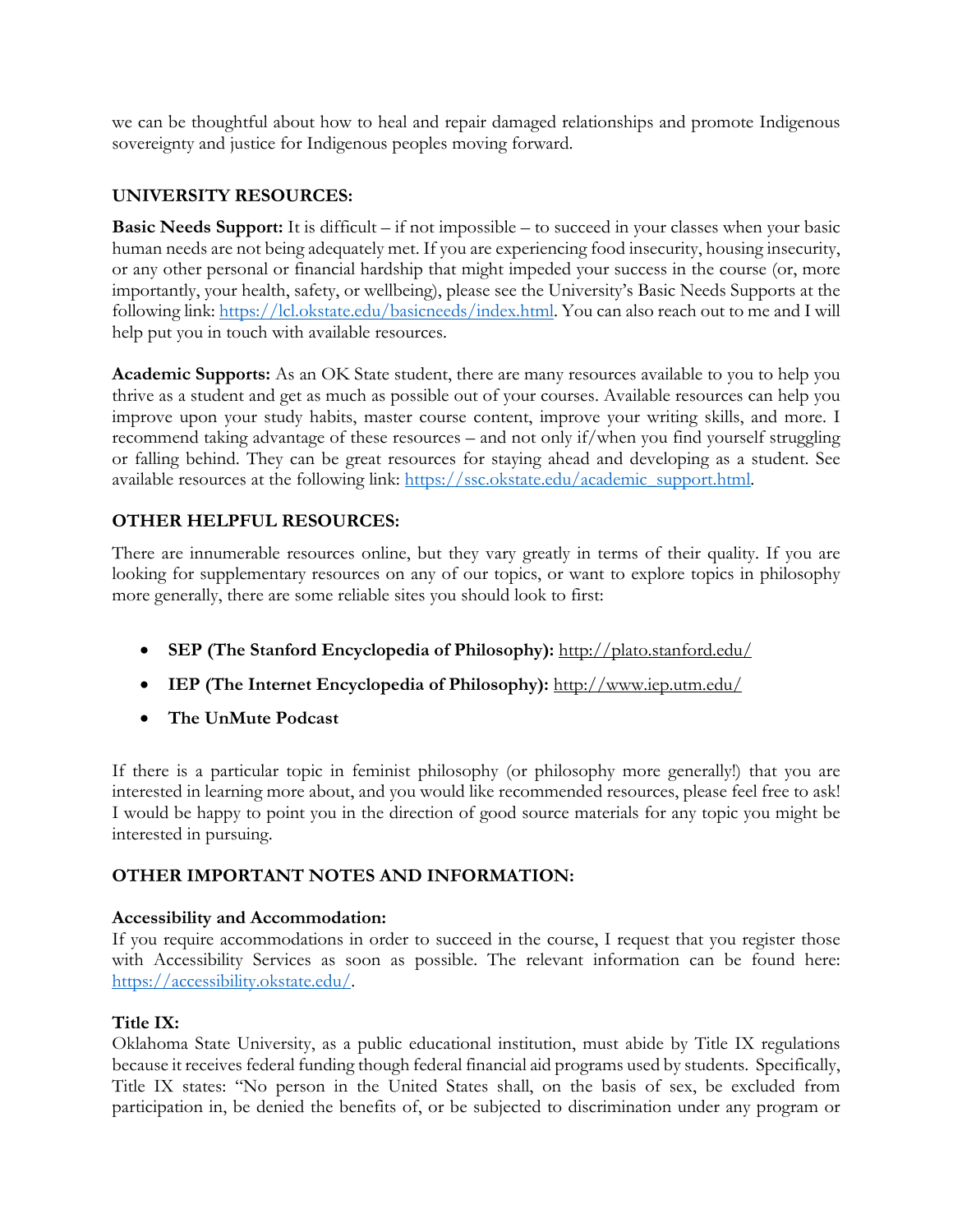activity receiving Federal financial assistance." If you have any questions about what that all means, please see the following site for detailed information: https://hr.okstate.edu/equal-opportunity/titleix.html.

### **Diversity:**

The following is OK State's Diversity Statement: "Oklahoma State University is a land-grant institution committed to excellence in diversity and inclusion. We strive to maintain a welcoming and inclusive environment that appreciates and values all members of the University community. We define diversity as engagement in meaningful actions, behaviors, and conversations that reflect a commitment to recognizing, understanding, and respecting the differences among students, faculty, staff, and visitors throughout the OSU system. We do not condone acts, behavior, language or symbols that represent or reflect intolerance or discrimination. OSU is dedicated to cultivating and enriching the competitive advantages that diversity and inclusion provides all members of the University community. We identify diversity as a quality of life issue, as well as an important economic driver for the prosperity and well-being of the state, nation, and world.

The Division of Institutional Diversity focuses on the development of a more inclusive community of learners and leaders while striving to address the complexities that emerge. We value all voices in our community. We strive to serve every member of the OSU family. Our goal is to maintain campus communities throughout the University system that are socially, culturally, and globally competent."

If you have any questions about issues pertaining to diversity and the University's commitment to diversity, equity, and inclusion on campus, please see the following site: http://catalog.okstate.edu/about/institutional-diversity/. Let me reiterate that we will observe maximal respect for diversity in this classroom.

## **Academic Integrity:**

OSU is committed to maintaining the highest standards of integrity and ethical conduct. This level of ethical behavior and integrity will be maintained in this course. Participating in a behavior that violates academic integrity (e.g., unauthorized collaboration, plagiarism, multiple submissions, cheating on examinations, fabricating information, helping another person cheat, unauthorized advance access to examinations, altering or destroying the work of others, and altering academic records) will result in an official academic sanction. Violations may subject you to disciplinary action including the following: receiving a failing grade on an assignment, examination or course, receiving a notation of a violation of academic integrity on your transcript, and being suspended from the University. You have the right to appeal the charge.

# **COURSE SCHEDULE**

\*Note: I reserve the right to make edits to this schedule as necessary. Though I will make every effort to follow the schedule as it appears below, I recognize that things come up and we may need to switch gears or move things around in response. I appreciate your flexibility should changes become necessary. Should this be the case, you will be notified via announcement on the course site.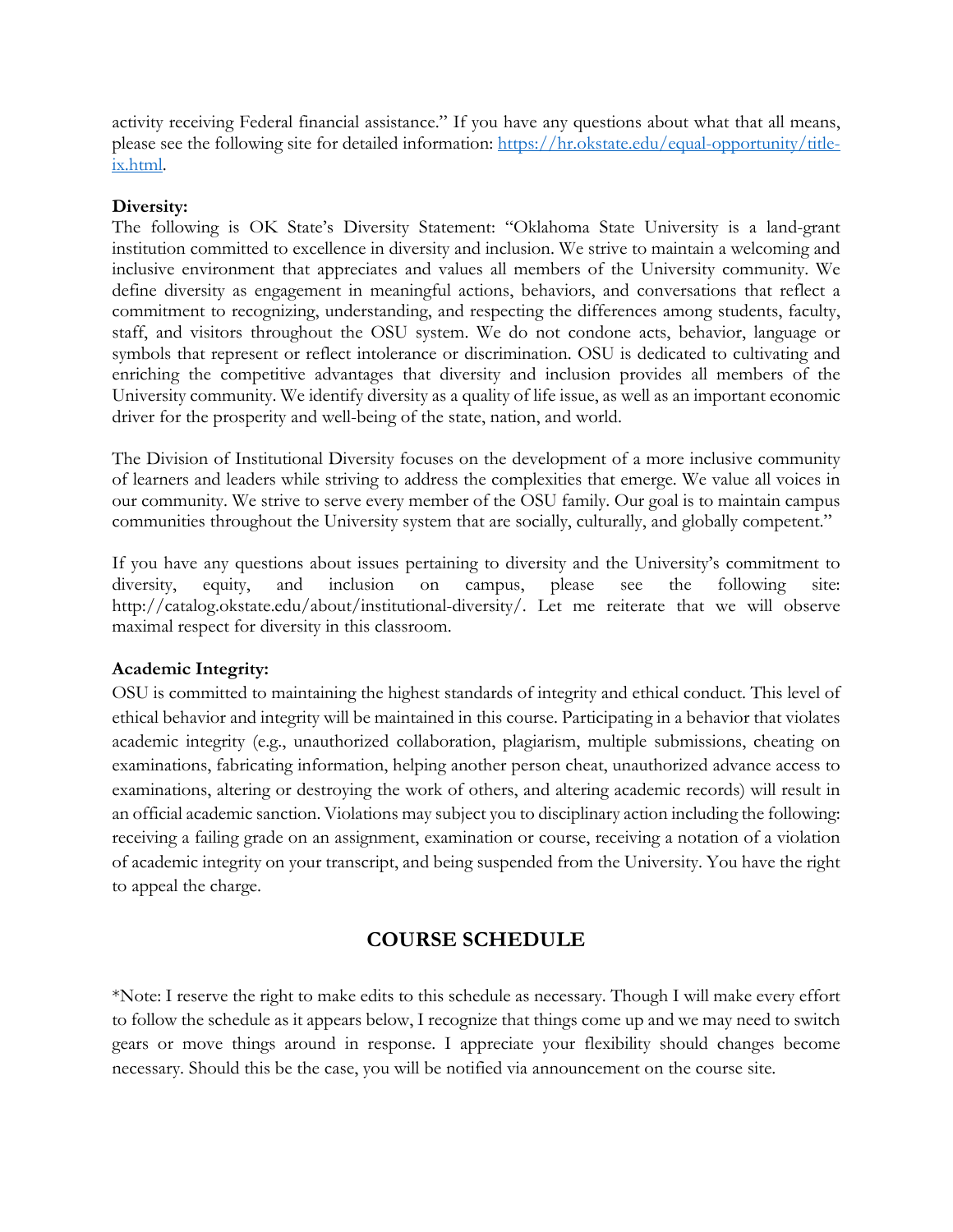\*Some materials are listed as optional. Any materials indicated as such **are not formal requirements for the course.** Rather, they are made available to you to further your exploration of course topics, or to deepen your understanding of the issues at hand. You can, of course, bring the optional materials into your written assignments!

\* A final note. There are **many** more topics that I would include in this course if we had infinite time. Alas, we are limited by time, and thus I am limited in what I can include here. If you have any interest in issues that relate to those being covered here, let's chat about them.

## I. INTRODUCTION: SYLLABUS + LOGISTICS, PHILOSOPHICAL BASICS

| Aug 17  | Introduction to the course + syllabus overview.                                                                                   |
|---------|-----------------------------------------------------------------------------------------------------------------------------------|
|         | Philosophical basics: What is philosophy? Why study it?                                                                           |
|         | *Optional (though strongly recommended if you are new to philosophy): David<br>Concepcion, "How to Read Philosophy," pp. 358-368. |
| Aug 19  | Carol Hay, "The F-Word" (chapter 1 of Think Like a Feminist)                                                                      |
|         | *Optional: "Feminist Philosophy with Carol Hay" (Talk Nerdy podcast)                                                              |
| II.     | CORE<br><b>CONCEPTS:</b><br>POWER,<br>OPPRESSION,<br>PRIVILEGE,<br><b>INTERSECTIONALITY</b>                                       |
| Aug 24: | Amy Allen, "Rethinking Power"                                                                                                     |
|         | *Optional: Eric Liu, "How to Understand Power" (TED Talk)                                                                         |
| Aug 26: | Marilyn Frye, "Oppression"                                                                                                        |
|         | Iris Marion Young, "The Five Faces of Oppression," pp. 48-65                                                                      |
| Aug 31: | Peggy McIntosh, "White Privilege and Male Privilege"                                                                              |
|         | Alison Bailey, "Privilege: Expanding on Marilyn Frye's 'Oppression"                                                               |

Sept 2: Kimberlé Crenshaw, "Demarginalizing the Intersection of Race and Sex: A Black Feminist Critique of Antidiscrimination Doctrine, Feminist Theory and Antiracist Politics"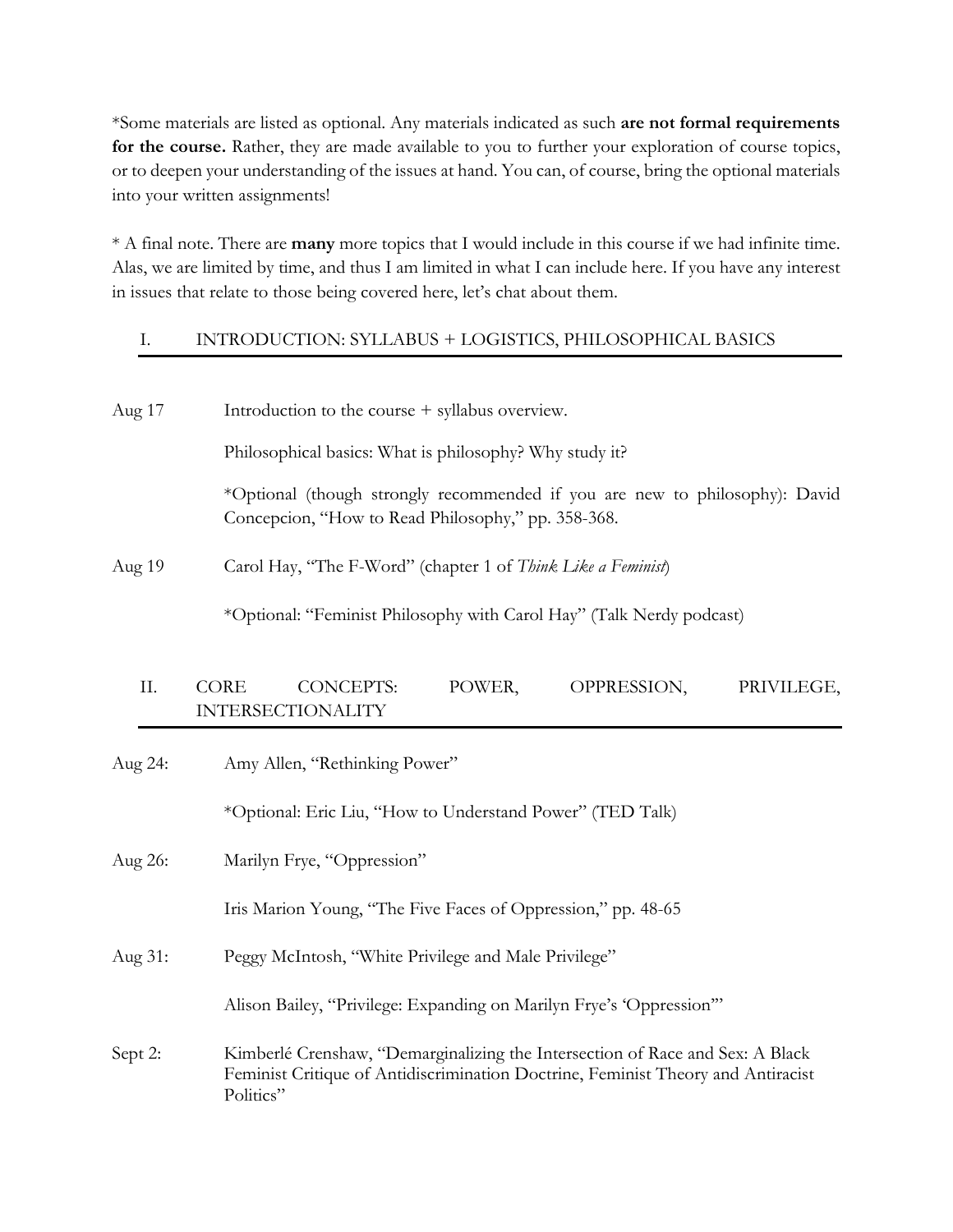\*Optional: Kimberlé Crenshaw, "The Urgency of Intersectionality" (TED Talk)

### III. SEX, GENDER, + SEXUAL ORIENTATION

| Sept 7:  | Simone de Beauvoir, excerpts, The Second Sex                                                           |
|----------|--------------------------------------------------------------------------------------------------------|
| Sept 9:  | Sally Haslanger, "Gender and Race: (What) Are They and (What) Do We Want<br>Them to Be?                |
|          | *Optional: Katherine Jenkins, "Amelioration and Inclusion: Gender Identity and the<br>Concept of Woman |
| Sept 14: | Robin Dembroff, "Why Be Nonbinary?"                                                                    |
|          | Suzannah Weiss, "9 Things People Get Wrong About Being Non-Binary"                                     |
| Sept 16: | Robin Dembroff and Daniel Wodak, "He/She/They/Ze"                                                      |
| Sept 21: | Matthew Andler, "Sexual Orientation Categories"                                                        |
|          | *Optional: John Corvino, "Is Gay Marriage a Threat to Traditional Marriage?"<br>(Video)                |
|          | *Optional: John Corvino, "LGBTQrstuv: Bisexuality and Transgender" (Video)                             |

#### IV. INTERSECTING IDENTITIES: RACE, CLASS, DISABILITY, FATNESS

Sept 23: Elizabeth Spelman, "Gender & Race: The Ampersand Problem in Feminist Thought"

#### **\*\*\*RESPONSE PAPER 1 DUE SEPTEMBER 26 AT 11:59 PM**

- Sept 28: Joe Pinsker, "The Cost of Ascending America's Class Ladder"
- Sept 30: Elizabeth Barnes, "Valuing Disability, Causing Disability"
- Oct 5: Zora Simic, "Fat is a Feminist Issue: A History"

\*Optional: Nicola Dall'Asen, "Pinterest Just Banned All Weight-Loss Advertisements"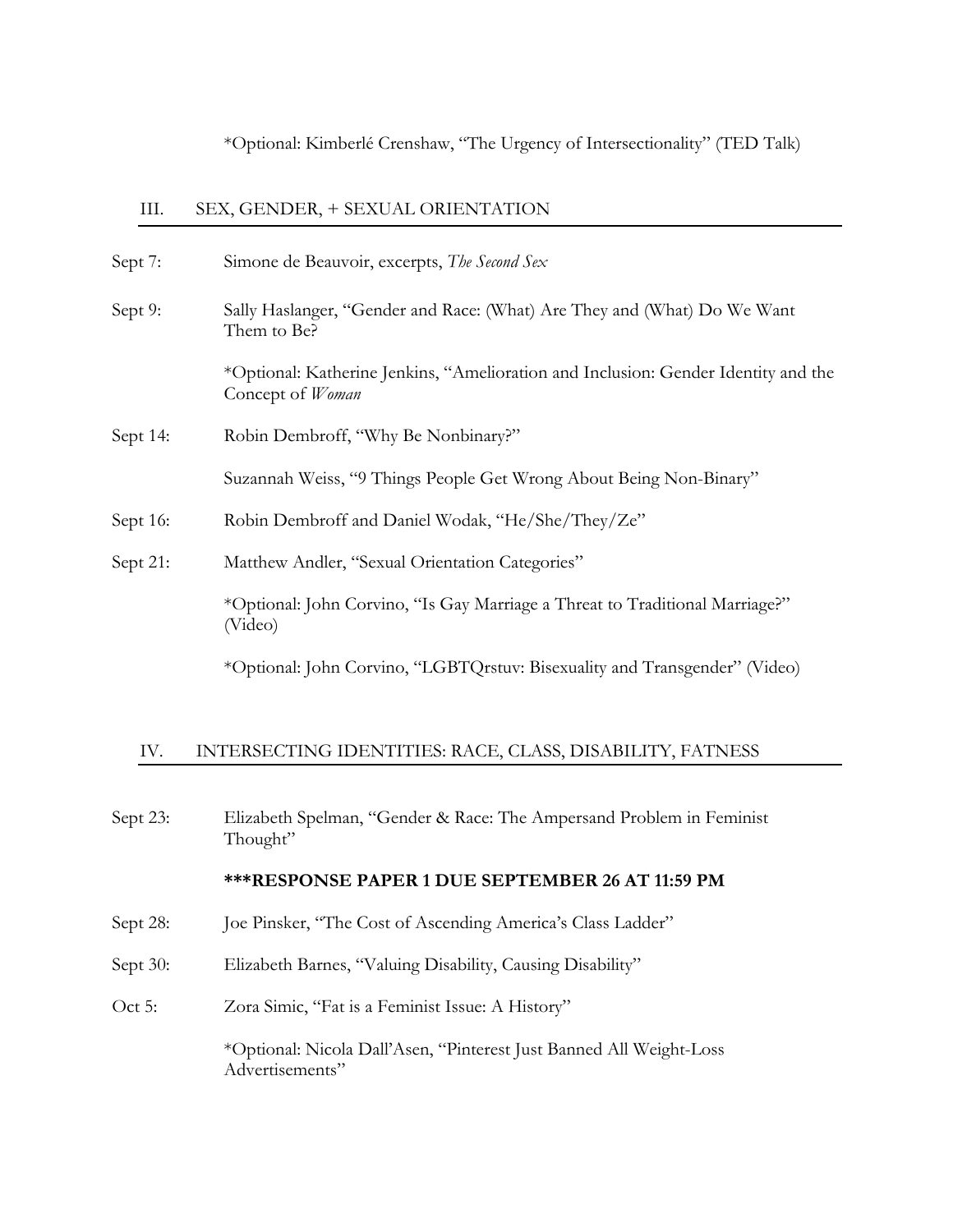#### V. SEXISM AND MISOGYNY

Oct 7: Kate Manne, *Down Girl*, Chapters 1 and 2.

\*Optional: Robin Dembroff, "Trans Women are Victims of Misogyny Too"

### **\*\*\*MIDTERM EXAM DUE SUNDAY OCT 10 at 11:59 PM**

#### VI. SILENCING + EPISTEMIC OPPRESSION

Oct 12: Patricia Hill Collins, "Learning from the Outsider Within" Oct 14: Rebecca Solnit, "Men Explain Things to Me" \*Optional: Lara Rutherford-Morrison, "6 Subtle Mansplanations Women Encounter Everyday" Oct 19: Miranda Fricker, excerpts from *Epistemic Injustice* \*Optional: Huzeyfe Demirtas, "1000 Word Philosophy: Epistemic Injustice" \*Optional: "Epistemic Injustice" (Arts & Ideas Podcast) \*Optional: Joyce Vance, "Brittney Spears' IUD Testimony is Disturbing – and Connects to a Larger Societal Pattern" To view and discuss in class: clips from Britney Spears June 2021 testimony Oct 21: Kristie Dotson, "Tracking Epistemic Violence, Tracking Practices of Silencing" \*Optional: "Episode 009: Kristie Dotson on Ignorance" (The UnMute Podcast) Oct 26: Kate Abramson, "Turning Up the Lights on Gaslighting" \*Optional: Veronica Ivy, "Allies Behaving Badly: Gaslighting as Epistemic Injustice"

#### VII. STEREOTYPING, MICROAGGRESSIONS, + HATE SPEECH

- Oct 28: Laurence Blum, "Stereotypes and Stereotyping: A Moral Analysis"
- Nov 2: Lauren Freeman and Heather Stewart, "Microaggressions in Clinical Medicine"
- Nov 4: Lynne Tirell, "Genocidal Language Games"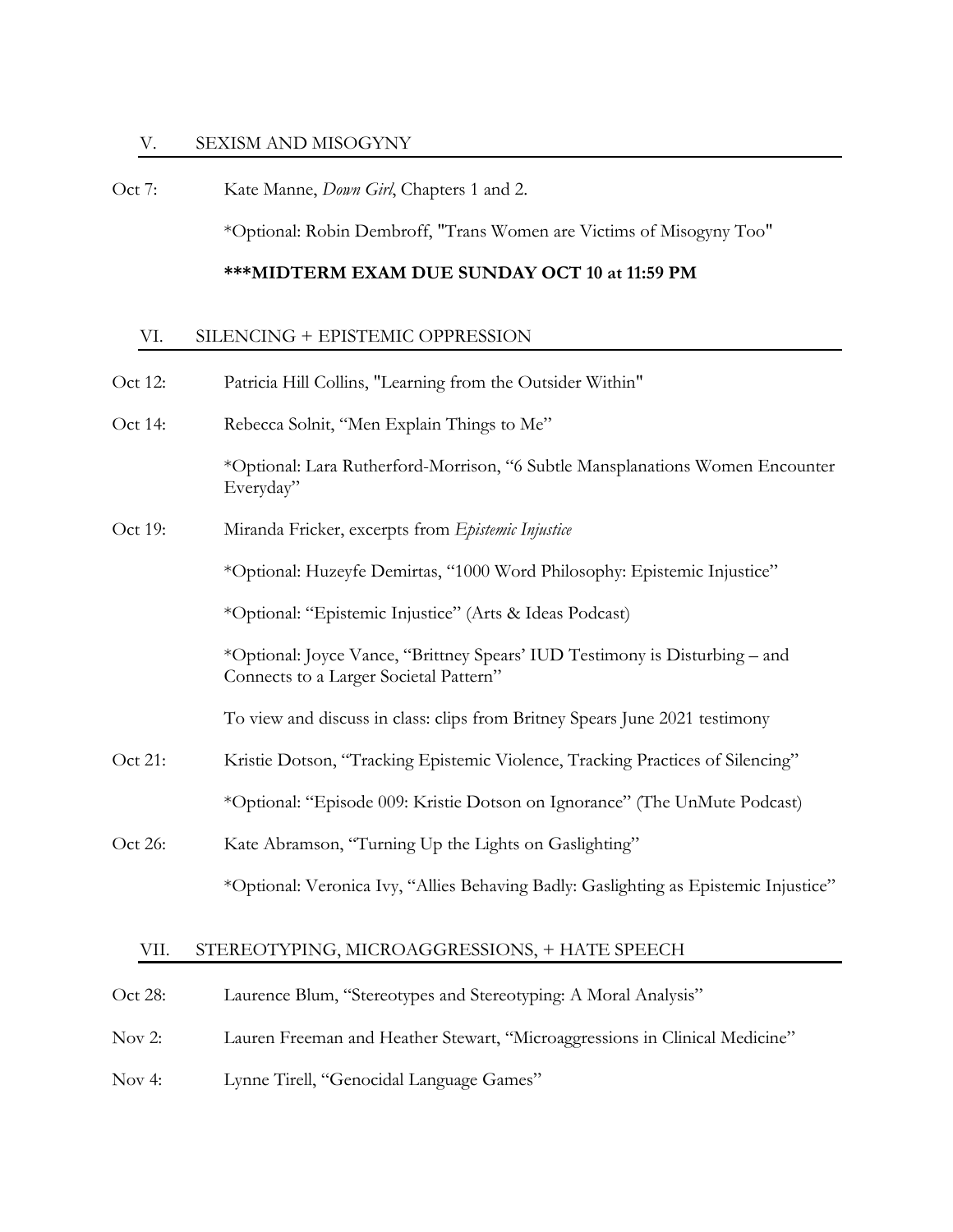## **\*\*\*RESPONSE PAPER 2 DUE NOVEMBER 7 AT 11:59 PM**

## VIII. GENDER IN HEALTHCARE

| Nov $9:$ | Maya Dusenbery, "Is Medicine's Gender Bias Killing Young Women?"                                                                                                    |
|----------|---------------------------------------------------------------------------------------------------------------------------------------------------------------------|
|          | *Optional: Aubrey Hirsh, "Medicine's Woman Problem" (Comic)                                                                                                         |
|          | *Optional: Joe Fassler, "How Doctors Take Women's Pain Less Seriously"                                                                                              |
| IX.      | <b>GENDER AND SPORT</b>                                                                                                                                             |
| Nov 11:  | Iris Marion Young, "Throwing Like a Girl"                                                                                                                           |
| Nov 16:  | Verionica Ivy, "If 'Ifs' and 'Buts' Were Candy and Nuts: The Failure of Arguments<br>against Trans and Intersex Women's Full and Equal Inclusion in Women's Sport." |
|          | *Optional: Veronica Ivy and Aryn Conrad, "Including Trans Women Athletes in<br>Competitive Sport"                                                                   |
|          | *Optional: Veronica Ivy on CBC, "Where Is Sport in Its Fight For Inclusion of<br>Trans Athletes?"                                                                   |
|          | *Optional: Julian Savulescu, "Ten Ethical Flaws in the Caster Semenya Decision on<br>Intersex in Sport."                                                            |
| Nov 18:  | Lonnae O'Neal, "The Struggle is Real: The Unrelenting Weight of Being a Black,<br>Female Athlete."                                                                  |
|          | Kylie Cheung, "Recent Olympic Rulings Show Dehumanization of Black Women in<br>Sports"                                                                              |
|          | Kylie Cheung, "Simone Biles Should be Praised, Not Punished for Achieving a Feat<br>That Was Deemed Impossible"                                                     |
|          | *** OP-ED ASSIGNMENT DUE SUNDAY NOVEMBER 21 AT 11:59 PM                                                                                                             |
| Nov 23:  | FALL BREAK – RELAX $\copyright$                                                                                                                                     |
| Nov 25:  | Holiday - Enjoy time with loved ones or practice self-care!                                                                                                         |
| Х.       | RESPONSES TO INJUSTICE                                                                                                                                              |
|          |                                                                                                                                                                     |

Nov 30: Myisha Cherry, "Love, Anger, and Racial Injustice" (BB)